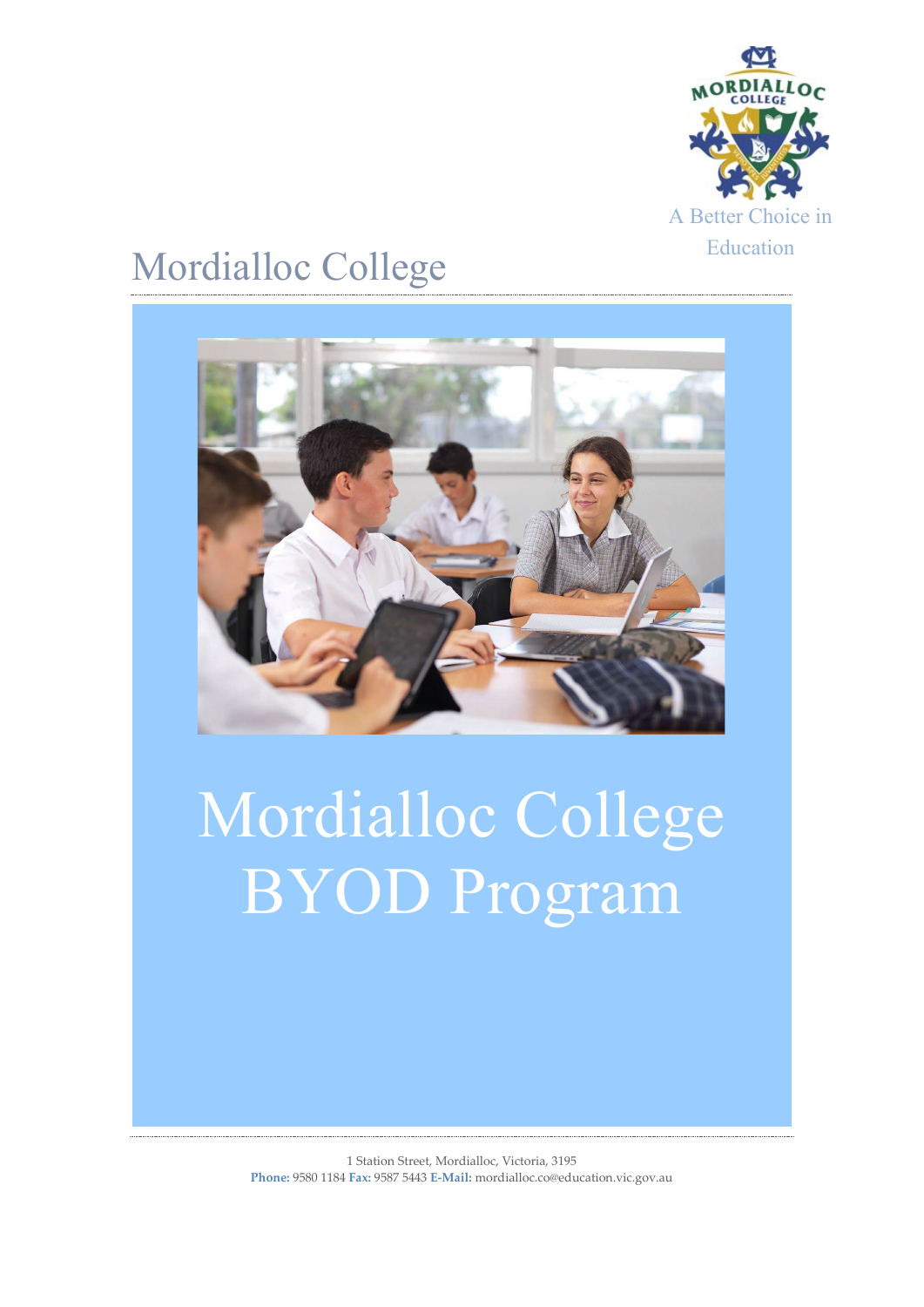## **Introduction**

In order for our students to thrive as global citizens in the  $21^{st}$  Century, Mordialloc College runs a 1- to 1-BYOD digital device program. All students who are enrolled at Mordialloc College are asked to provide their own personal digital device which they will use in most of their subjects to complete a range of learning tasks, collaborate with their peers and communicate with their teachers.

## **Why BYOD?**

Today, the ability of schools to provide an educational environment that allows their students to become authors, critics and contributors is more critical than ever. It is now more than ever that students need a personal digital device. The benefits of the BYOD program at Mordialloc College include:

- •Flexible and immediate access to learning resources
- •Increased student ownership of learning
- •Prepare students for the professional and working world
- •Students use a device they are familiar with, increasing control and creativity
- •Smoother transition between school and home
- •Teach students to make the most of their smart devices and to use them responsibly

## **What type of device?**

Students can bring notebooks, netbooks and tablets. This includes Windows laptops, MacBooks, iPads, Android tablets, Surface tablets and Linux laptops. Chromebooks are currently not recommended or supported by the College. Students are not permitted to bring their mobile phones or e-readers as learning devices.

## **Do I need to purchase a new device?**

**There is no requirement to buy a new device**, however students should have a device that is their own device (i.e. not a shared family computer/tablet). If you are intending not to purchase a new device for your student for 2022 please see the minimum specifications below to ensure that your existing device is suitable.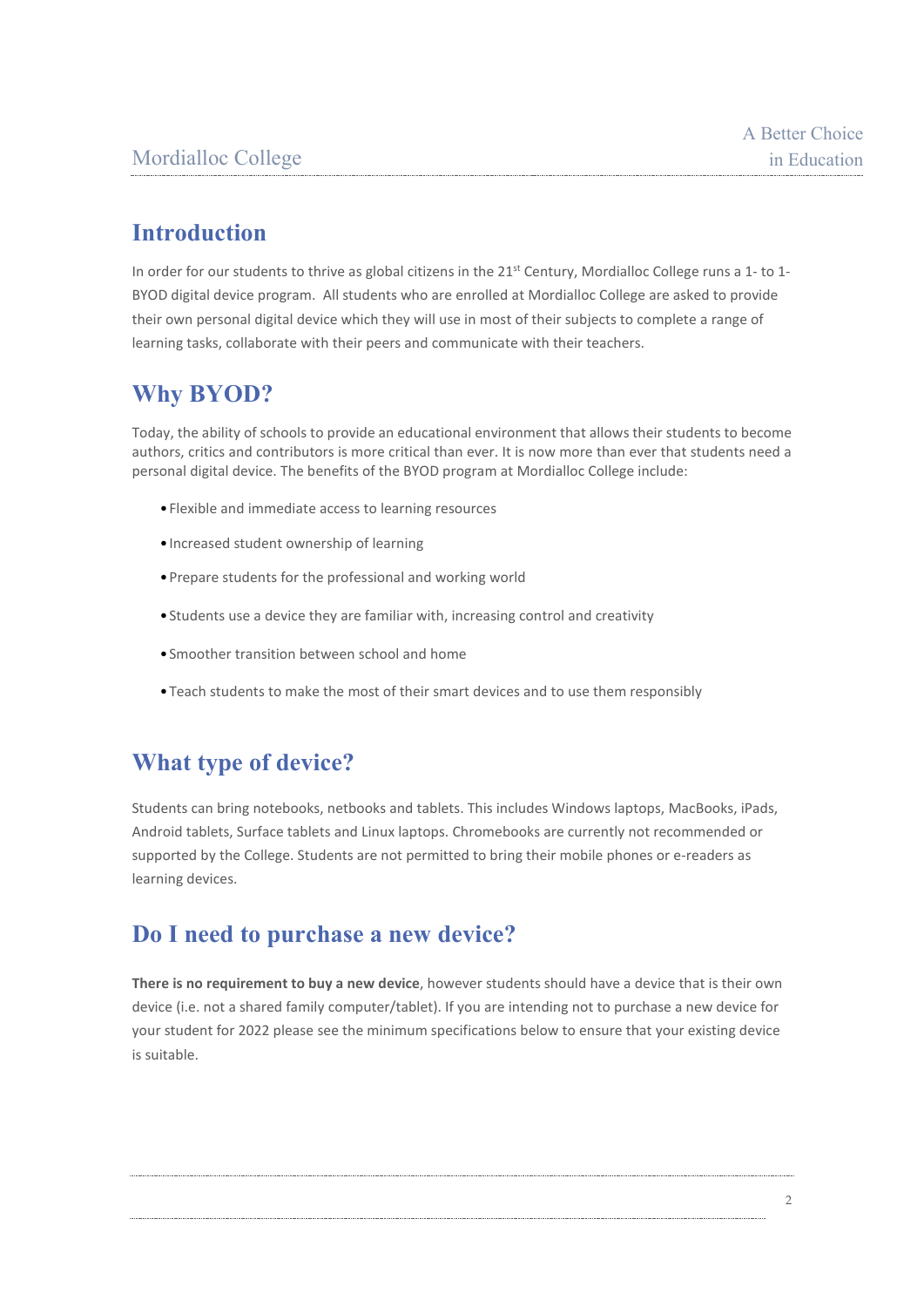## **Minimum recommended specifications if purchasing a new**

**device (**NB – see below for minimum specification)

Windows laptop:

- i5 processor, or equivalent
- 8GB RAM
- 250GB hard drive

Apple MacBook

- M1 processor, i5 processor or equivalent
- 8GB RAM
- 250GB hard drive

iPads and other tablets:

● 32GB storage, 9.7" screen and WiFi

iPads meeting these specifications include: iPad 5<sup>th</sup> Generation (2017) or later, iPad Air 2 (2016) or later, or any iPad Pro. **We strongly discourage use of iPad Minis.**

If you are unsure whether a specific model of tablet will be suitable, please contact the eLearning and ICT Manager.

Please note that these are recommended specification only. New devices with lower specifications may still be able to perform all of the basic functions required of a student device.

## **Minimum specifications for any device**

There are no minimum specification for processor speed or memory for student devices, however older and lower specification devices may not be able to perform all tasks optimally. At a minimum, all student devices need to:

- Be capable of browsing the internet
- Connect to Wireless 802.11 g/n
- Support enterprise wireless
- Have up to date antivirus software installed (currently iPads and Windows Surface tablets do not require antivirus software, but Android tablets do)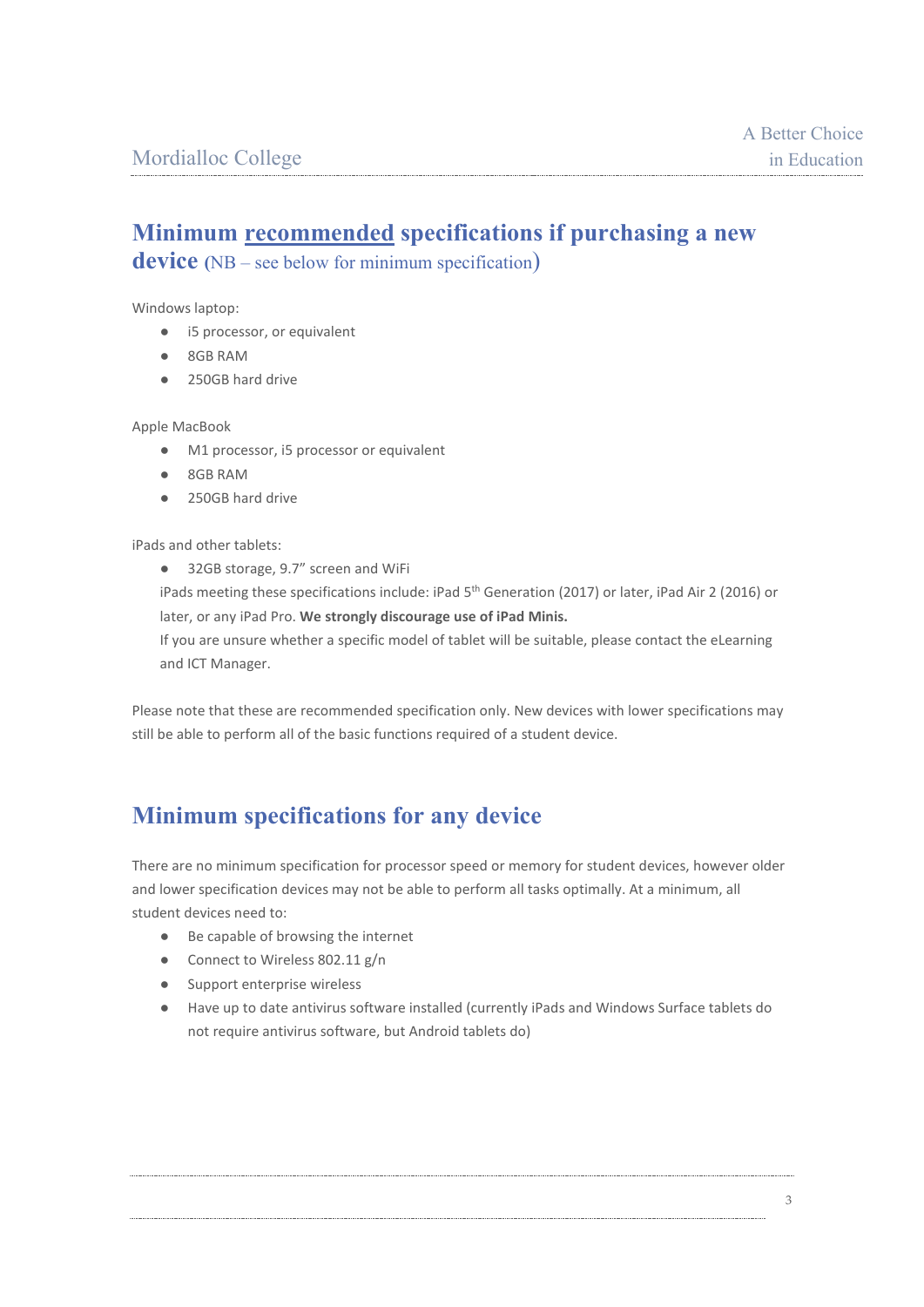## **How do I purchase a device?**

#### **Option 1: Order a new device through our BYOD purchasing portal with JB HiFi Solutions for Education**

Families can choose to buy a device through Mordialloc College's Certified Reseller, JB HiFi Solutions for Education. This is the simplest way of purchasing a device with appropriate specifications, warranties and accidental damage protection. Families can visit the College's portal at JB HiFi Solutions for Education and select from the options on the following page.

#### **How to order on the purchasing portal**

- **1.** Go to [www.jbeducation.com.au/byod](http://www.jbeducation.com.au/byod)
- **2.** Enter your school code: **Mordialloc2022**
- **3.** Once logged in select the relevant student program
- **4.** Select your preferred JB HiFi store pick up or home delivery
- **5.** Follow the prompts to choose your device, insurance cover and device accessories
- **6.** Enter your personal details
- **7.** Select payment method and complete your order
- **8.** If you have any questions, please contact JB HiFi at [www.jbeducation.com.au/byod](http://www.jbeducation.com.au/byod) or call 1300 730 548

#### **Pick up/delivery options**

Families choose to pick up their device at their local JB HiFi store, or have the device delivered to their home for an additional fee

#### **Option 2: Purchase a device from an alternative retailer**

Families can purchase a digital device from their choice of retailer.

**Please note: if this option is selected all repairs must be undertaken and paid for privately. It is strongly encouraged that warranty upgrades and insurance, including accidental damage protection, be purchased.**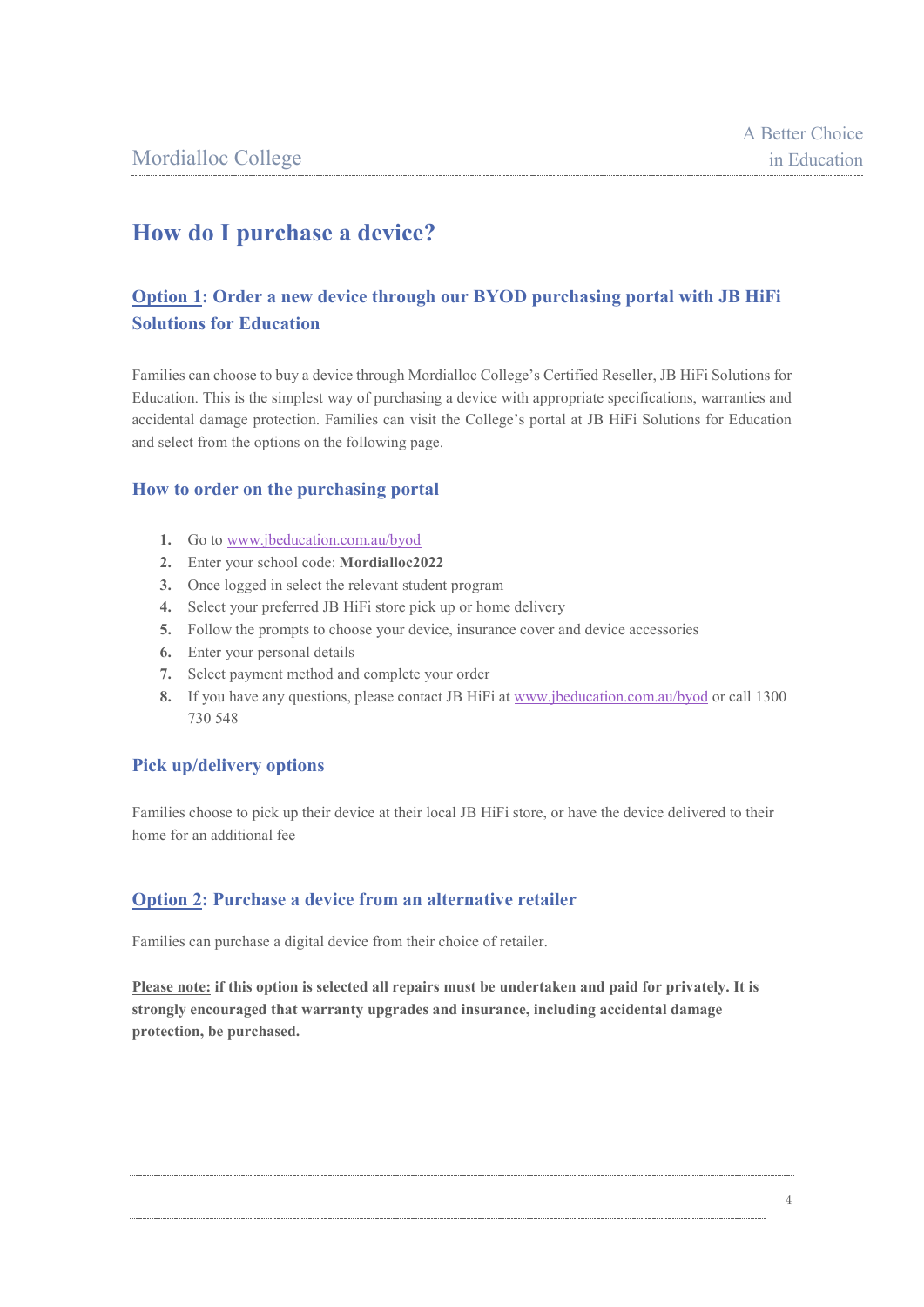## **Purchasing option on the BYOD portal - JB HiFi Education Solutions**

| <b>Device</b>                                                                                                                                                                           | <b>Information</b>                                                                                                                                                                                                | Price                  | Price<br>with<br><b>Extended/Onsite</b><br><b>Warranty Repair</b><br>and<br><b>ADP</b><br>or<br>Apple Care* |
|-----------------------------------------------------------------------------------------------------------------------------------------------------------------------------------------|-------------------------------------------------------------------------------------------------------------------------------------------------------------------------------------------------------------------|------------------------|-------------------------------------------------------------------------------------------------------------|
| <b>Entry Level Windows Option</b><br>Lenovo ThinkPad 11e 5 <sup>th</sup> Gen<br><b>Clamshell</b><br>11.6", Celeron N4120, 4GB<br>RAM, 128GB SSD, 1 Year<br>Depot Warranty               | This is an entry level device that will<br>carry out all basic functions. This device<br>is not suitable for any high end graphics<br>applications and may not have the<br>longevity of the mid-range option      | \$556.00               | \$779.00                                                                                                    |
| <b>Mid-Range Windows Option</b><br>(RECOMMENDED)<br><b>ThinkPad</b><br>L <sub>13</sub><br>Lenovo<br><b>Clamshell</b><br>13.3", i5, 8GB RAM, 256GB<br>SSD, 3 Year Depot Warranty         | This laptop is the recommended device. It<br>will carry out all of the functions required<br>at school. Students considering VCE<br>Media and Art subjects may consider<br>purchasing the High Performance option | \$1028.00              | \$1167.00                                                                                                   |
| <b>High Performance Windows</b><br><b>Options</b><br><b>Microsoft Surface Pro 7+</b><br>12.3" Touch Screen, 2 Year<br><b>Standard Warranty</b><br><b>Option</b> $1 - i5$ processor, 8GB | These are high specification devices<br>suitable for all applications                                                                                                                                             | \$1523.01              | \$1702.01                                                                                                   |
| RAM, 128 GB SSD<br><b>Option 2</b> - i5 processor, 8GB<br>RAM, 256GB SSD<br><b>Option 3</b> – $i7$ processor, 16GB<br>RAM, 512GB SSD                                                    |                                                                                                                                                                                                                   | \$1853.99<br>\$2652.00 | \$2032.99<br>\$2831.00                                                                                      |
| <b>Apple MacBook Option</b><br><b>MacBook Air</b><br>13.3" M1, 8GB RAM, 256GB                                                                                                           | This Apple MacBook will carry out all of<br>the required functions at school                                                                                                                                      | \$1323.00              | \$1528.00                                                                                                   |
| <b>Apple iPad Option</b><br>Apple iPad 8th 32 GB Wi-Fi                                                                                                                                  | This iPad is capable of carrying out most<br>required functions at school. It is highly<br>recommended that a keyboard is also<br>purchased                                                                       | \$448.00               | \$530.01                                                                                                    |

## **\*It is highly recommend that Onsite Warranty Repair and Accidental Damage Protection (for Windows devices) or Apple Care (for Apple devices) is purchased, at a minimum. We also recommend that you consider additional insurance for loss or theft of the device**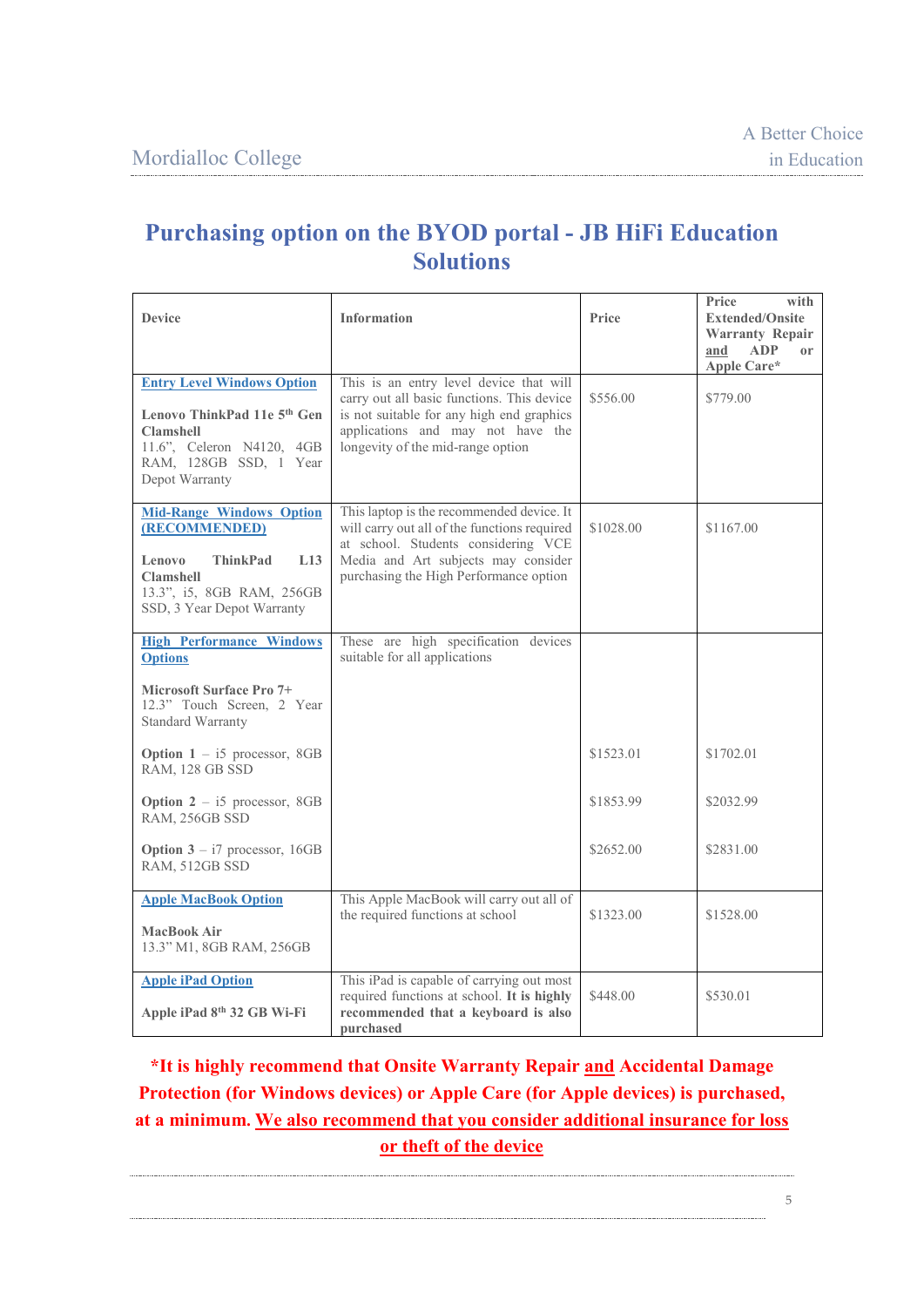## **Warranty options on the BYOD portal**

Please note that all insurance and warranty options are the responsibility of JB HiFi Solutions for Education and/or the vendor and are not the responsibility of Mordialloc College. All warranty and accidental damage claims can be lodged online at [www.jbeducation.com.au/warranty](http://www.jbeducation.com.au/warranty)

JB HiFi offer a range of warranty options for each device, both through the vendors (e.g Lenovo) and through Warranty Group. **Mordialloc College strongly recommends that at least the following warranties/insurance policies are purchased with your device:**

#### **Lenovo laptops:**

- Lenovo Warranty Upgrade 3Year Onsite **AND**
- 3 Year Accidental Damage Protection (ADP)\*

#### **Surface Pro:**

● Surface Pro Complete for Student + ADH\*

#### **MacBook:**

● AppleCare+ Education for MacBook Air\*

#### **iPad**

● AppleCare+ iPad\*

#### **\* Excesses apply**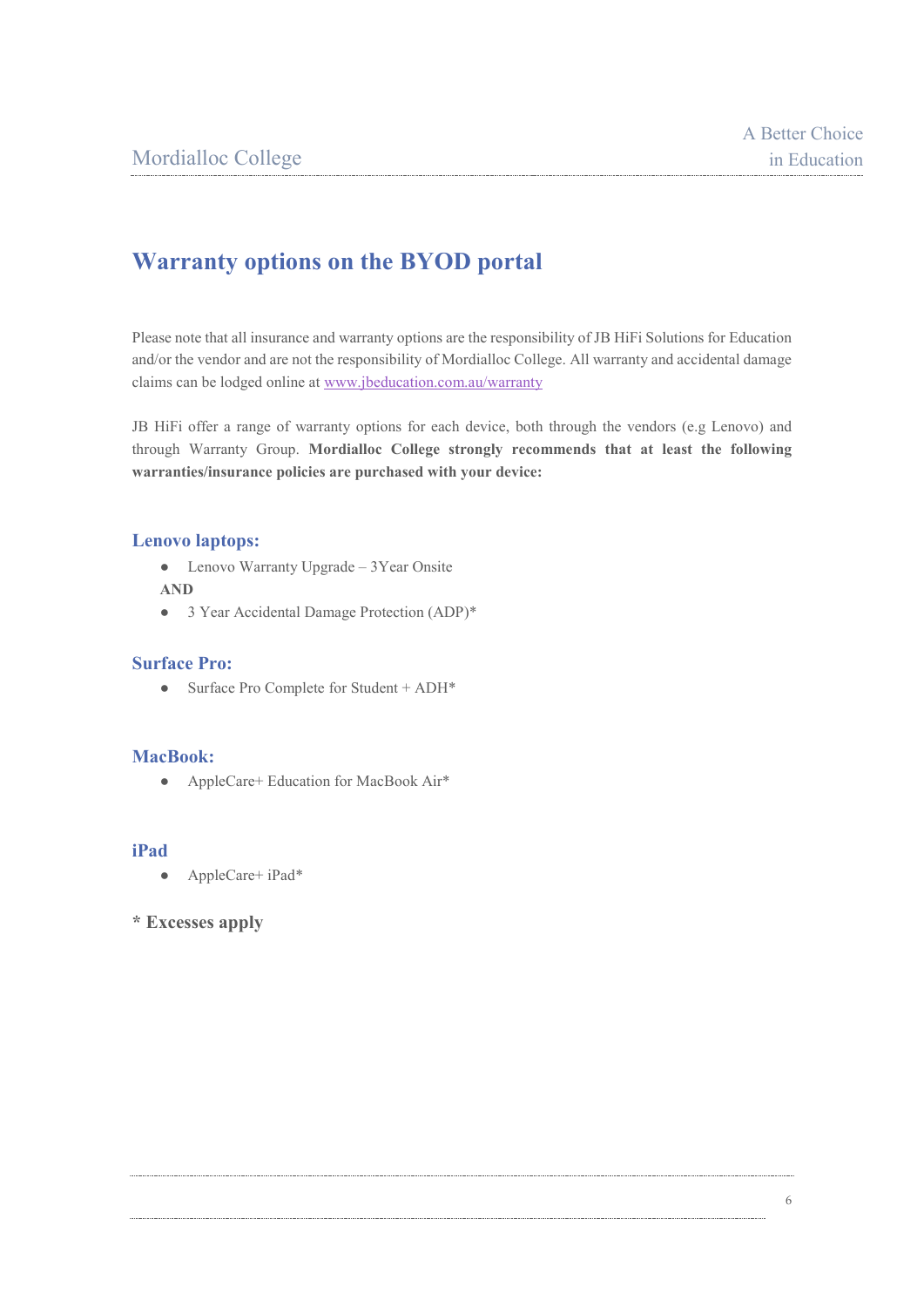Below is a brief description of some of the different warranties available. This list is not exhaustive and should be used as a guide only. Please ensure that when purchasing warranties, accidental damage protection and/or AppleCare that you read and understand all of the information regarding these products, which is available through the JB HiFi Solutions for Education website.

**Depot warranty** – device is covered for manufacturing faults only. Device must be returned to the vendor to be repaired

**Onsite warranty** – device is covered for manufacturing faults only. Device is repaired at Mordialloc College by an authorised technician

**Accidental Damage Insurance**– device is covered for accidental damage, but not theft or loss (excesses apply)

**Please note that with Accidental Damage Insurance, Surface Pro Complete for Student and AppleCare that excesses apply and there are limits to the number of claims that can be made. Some insurance options only cover the device, not peripherals.**

## **Device Security**

Students are responsible for looking after their device and taking the necessary precautions to reduce damage caused by general wear and tear. The school provides each student with a locker that must be secured with a Master Lock combination lock, available from reception. Students must keep their device securely stowed in their locker when they attend classes that do not require the device (e.g. PE).

During the Orientation Program students will be given clear instructions about how to best care for their device and reduce the risk of it being lost. Mordialloc College cannot be held responsible if the device is lost or damaged. It is strongly recommended that all families insure their device.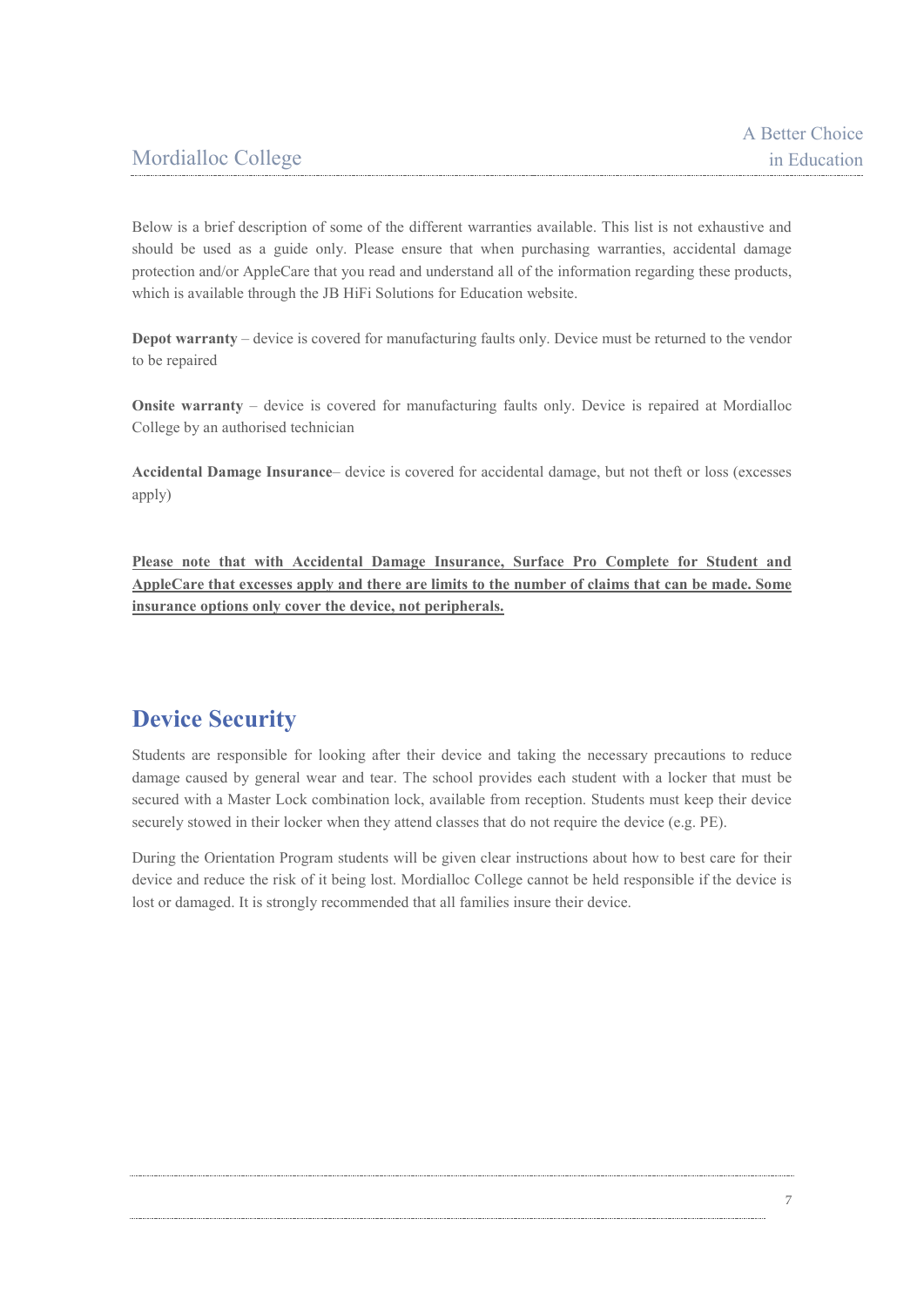## **Accessories**

All students participating in the BYOD program are required to have a laptop bag or tablet cover, depending on their device. **Headphones are also required** and screen protectors and keyboards are also strongly recommended for iPads and other tablets.

**It is highly recommended that students purchase laptop bags that are slimline, satchel style bags. Backpack style laptop bags are strongly discouraged because students will not permitted to take these into classrooms**.

There are a number of accessories available on the BYOD portal. If purchasing through the BYOD portal the accessories we recommend are:

#### **Lenovo laptop**

● STM Ace Vertical Cargo 11-14" Laptop Bag with strap - \$41.80

#### **Surface Pro laptop**

- STM Glass Screen Protector (MS Surface Pro 4/5/6/7) \$39.60
- STM Dux Shell Fitted Protective Cover \$59.00

#### **MacBook**

- STM Dux (MacBook Air 13 Retina, 2018/2020) Black \$56.10
- STM Ace Vertical Cargo Bag \$41.80

#### **iPad**

- STM Dux Plus Duo (iPad  $7^{th}/8^{th}$  Gen) Black \$47.34
- Apple Smart Keyboard (iPad  $7<sup>th</sup>/8<sup>th</sup>$  Gen) \$214.99
- STM Glass Screen Protector (iPad  $7<sup>th</sup>/8<sup>th</sup>$  Gen) \$39.60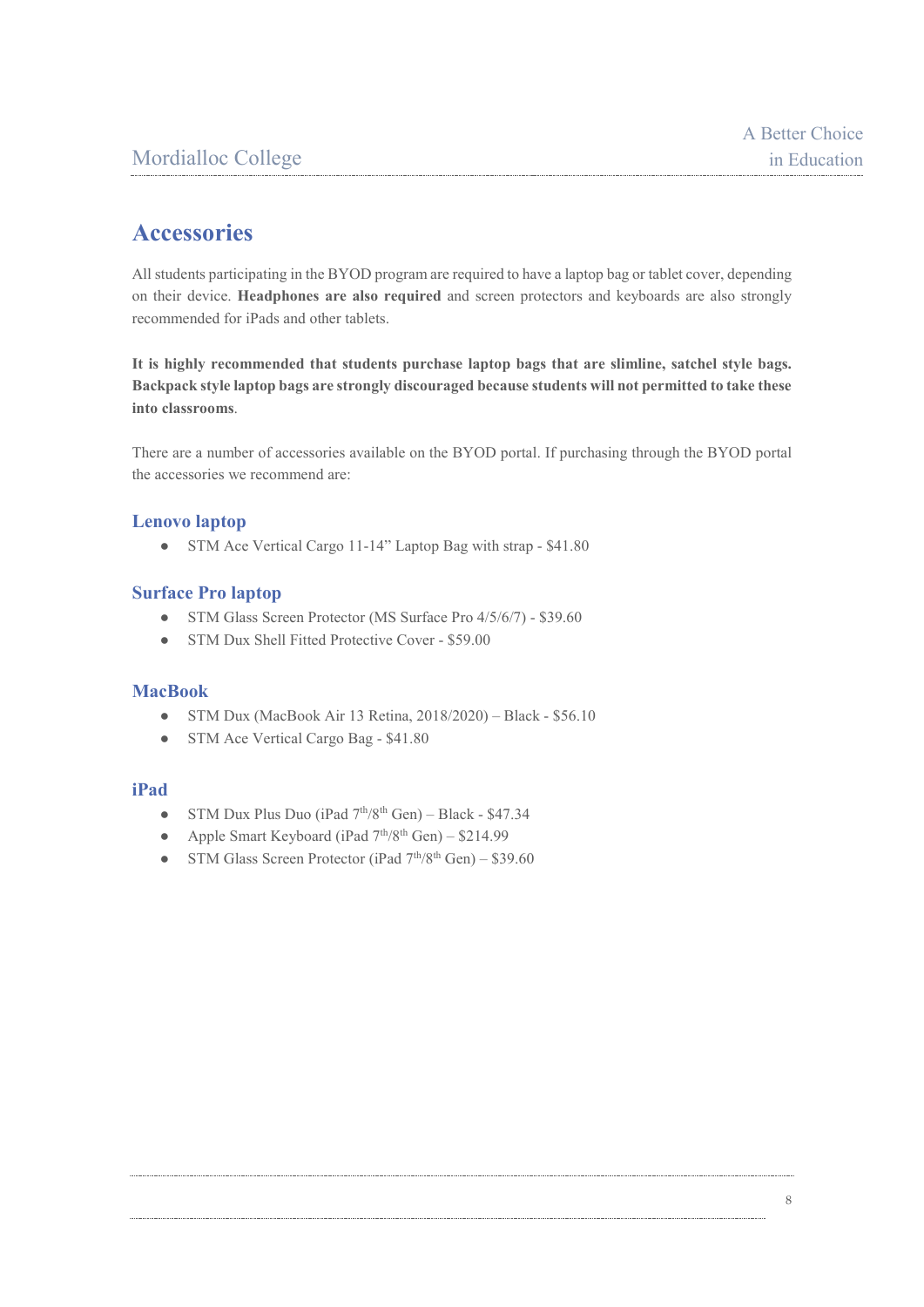## **Google Workspace for Education**

All students at Mordialloc College are allocated a Google account within the College's domain. This provides students with access to Google's suite of software including Gmail, Google Drive, Classroom, Docs, etc. This provides use of the College's internal curriculum sites to access resources, as well as communicate with their teacher, ask questions and submit work anytime, anywhere.



## **eBooks**

eBooks are a fantastic resource and allow students to have all their learning tools inside their device. The Mordialloc College utilises a number of textbooks and online resources from Pearson for their Mathematics, Science, French and Japanese classes. Students will be set up with an account at [www.pearsonplaces.com.au](http://www.pearsonplaces.com.au/) and are also able to access the texts both online and offline using the Pearson Reader+ app which is available for free in the Apple App Store and on Google Play.



**Please note: This package will replace the need to purchase a number of hard-copy textbooks (except English novels) and must be purchased via the College booklist**.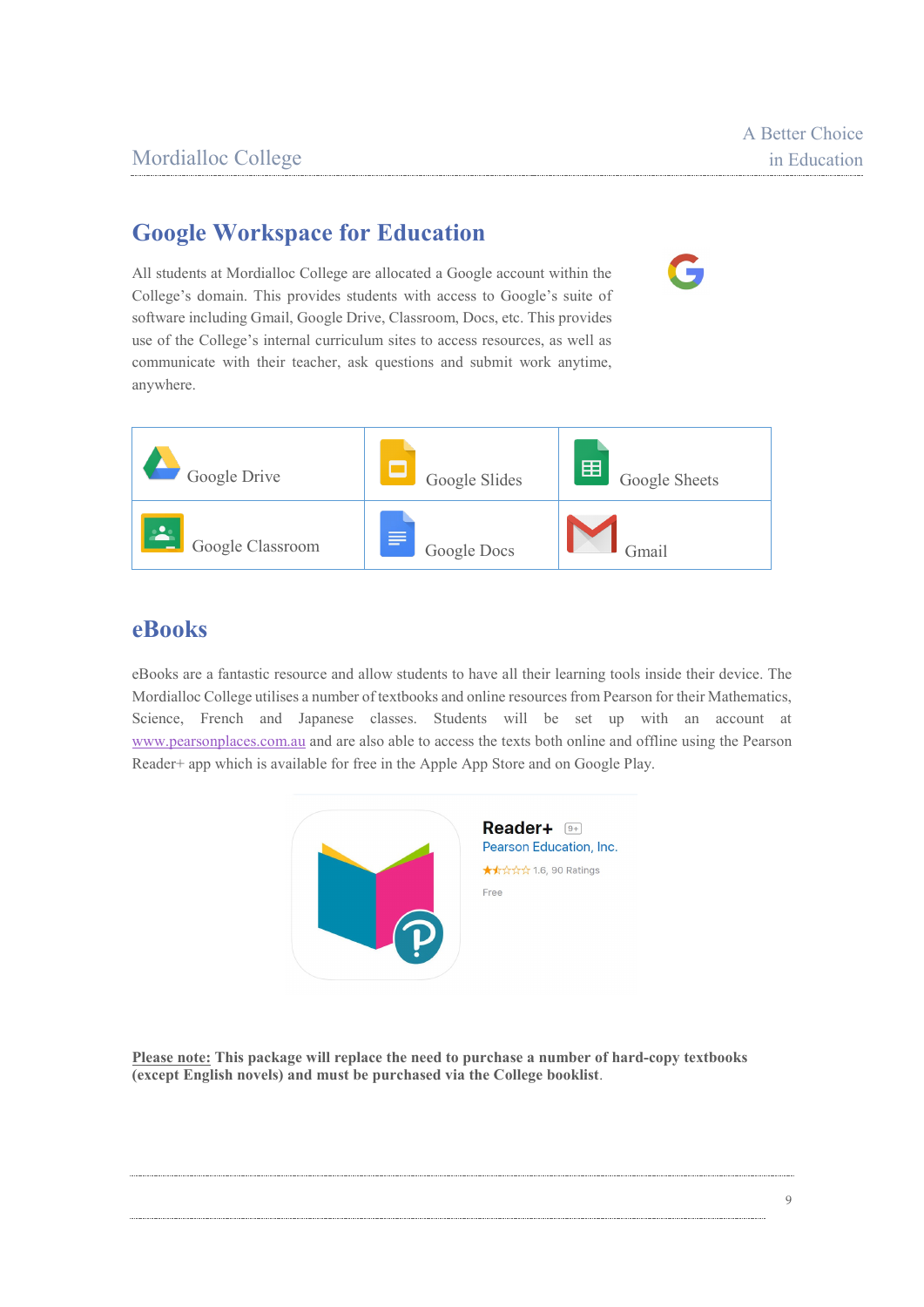## **eLibrary**

The Mordialloc College Resource Hub launched its eLibrary in 2014. Students are able to use the library via a web browser or a free app which gives them access to a large selection of eBooks to borrow and read on their devices free of charge. Students will be able to request books to be made available. This is a fantastic resource!

## **Orientation**

Students entering the Year 7 BYOD program in 2022 will participate in a comprehensive orientation program. The key elements of this program include:

- 1. Setting up an individual Mordialloc College Google Account
- 2. Digital device etiquette in the classroom
- 3. Understanding roles and responsibilities to be cyber safe
- 4. Securing the device at school
- 5. Understanding the user agreements at Mordialloc College
- 6. Setting up the device for learning

## **Cyber Safety**

The growth in use and ownership of personal digital devices in recent years has opened the door to a world of new and exciting possibilities for student learning, communication, interaction, access to information, etc. Yet with the pervasive nature of these technologies, comes the equally significant and important need to be conscious of cyber safety. The College has an extensive and thorough filtering system but also takes the approach that education and consistent support is a much more effective way to foster positive use of technologies.

Mordialloc College takes cyber safety very seriously and is an eSmart school. We know that it is often difficult to keep abreast of the devices, sites or software your child is using. While there is much to know and consider when addressing issues of cyber safety, here are Mordialloc College's simple guidelines for 'staying safe' and supporting your child to become a responsible digital citizen:

- 1. Communicate. The best approach is to learn as much about your child's online and digital use. Begin a conversation with your child as to what they access online, how they use various technologies etc. Create a positive, clear and mutual understanding that sets clear expectations for behaviour and habits.
- 2. Monitor. Use safety software to filter or keep track of what your child is accessing. If software isn't available, establish a system where your child works in a shared space or is supervised in some manner. This may simply involve placing computers/consoles in family rooms or restricting Internet access at certain times.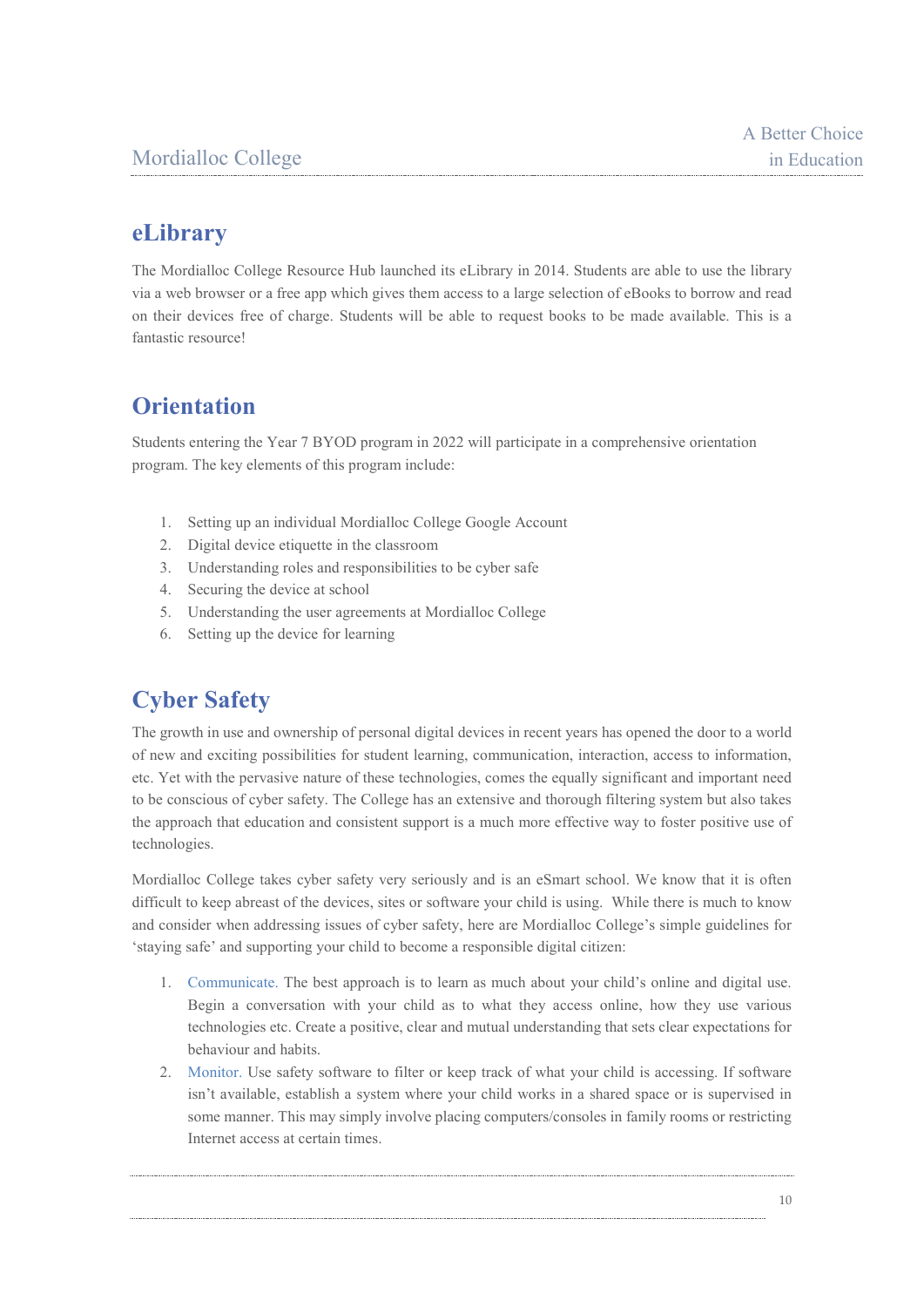- 3. Research. Become familiar with the popular sites, apps etc. and any issues or trends that are arising. You don't have to become an expert- simply sign up to newsletters or visit the sites below for clear and simple information.
- 4. Report. Report any concerning behaviours or interactions immediately. If these are school related, contact your child's coordinator. It may help in any investigations to keep evidence via a screenshot or similar.
- 5. Block. Most social media platforms have the ability to report and block content. If unable to, blocking sites might also be an option.

There is a wealth of information, resources, tips and strategies for helping parents, schools and students available. Page 14 provides a list of excellent organisations and resources that provide support, understanding and strategies for both parents and students to discuss and address issues around cyber safety.

### **Contract and User Agreement**

It is important that all families read through and discuss the Personal Digital Device Agreement and Acceptable Use/E-Safety Agreement very carefully before signing these documents. In order for our BYOD program to run effectively and safely, all students need to be aware of the College's expectations of behaviour and appropriate use. It is also important that students are aware of the actions the College may take if these agreements are not followed. **These documents are required to be signed electronically using Compass at the beginning of 2022.**

**Please note:** If you do elect to buy a 3G/4G enabled device the sim will need to be removed while your child is at school.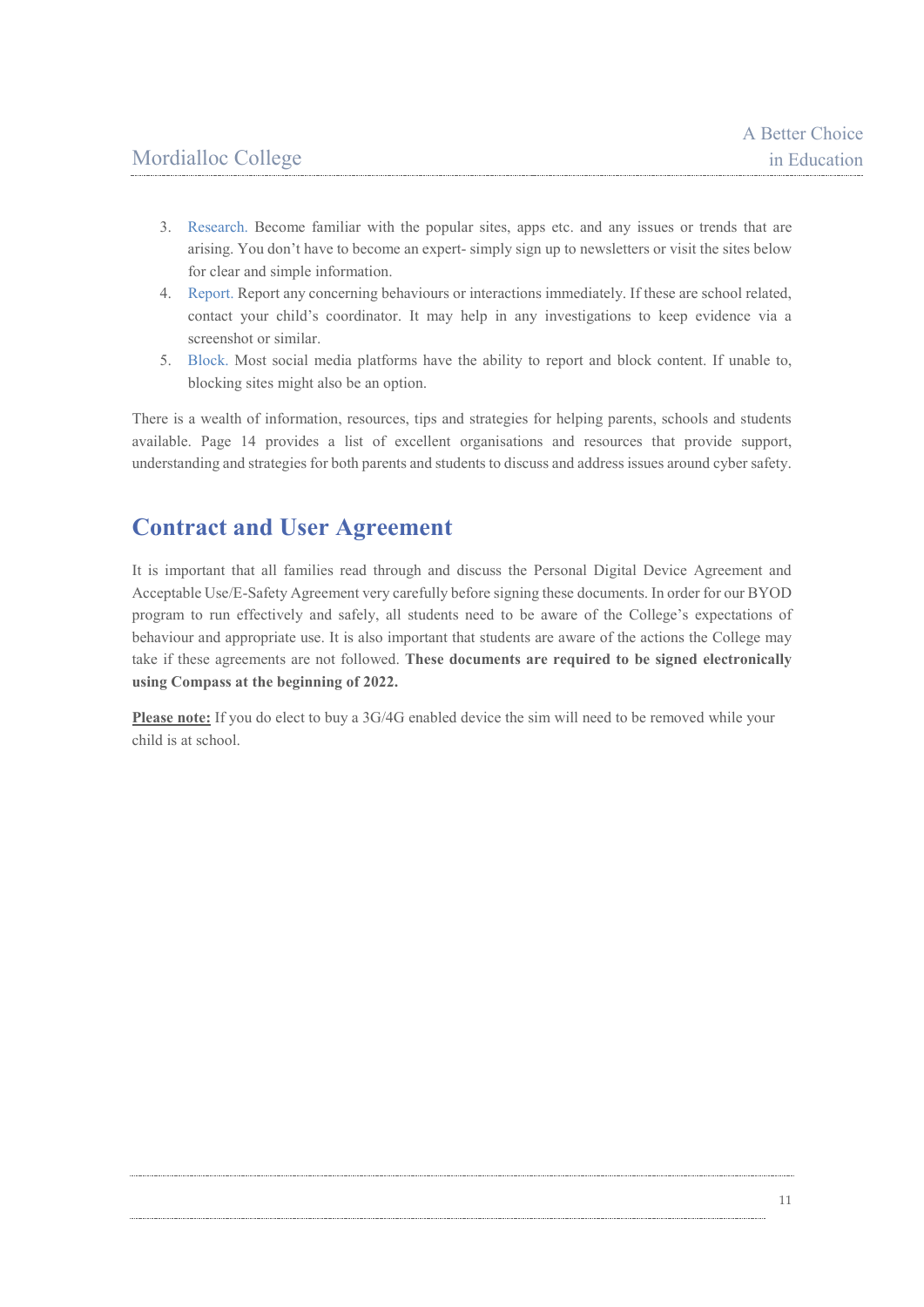## **Frequently Asked Questions**

#### **What will a lesson look like using the device?**

The digital device will be used in most lessons. Students will use it to create and publish their learning, access the Internet, download curriculum resources, participate in interactive activities and assessment and record home study.

During periods of instruction students will need to demonstrate active listening skills, including putting their device to one side. Digital devices are a fantastic resource but, as with any classroom resource, students will need to listen to cues from their teachers about when it is and isn't appropriate to be using the device.

#### **Do teachers have the authority to confiscate my child's device if they use it inappropriately?**

Yes. In order to participate in the BYOD program students and their families must sign the Acceptable Use and Digital Device Policies. These contracts clearly outline the College's expectations of appropriate behaviour; students found to be using their device in the wrong way will be asked to hand it to their teacher.

On the first occasion the student will be able to collect their device from the Year Level Coordinator at the end of the day. On any subsequent occasion parents/guardians will need to come into the College to collect it.

We are committed to providing a safe and stimulating learning environment for all students. As part of the orientation program students will become familiar with the College's expectations of appropriate device use and we will work in partnership with all students to build a culture of respect and responsibility.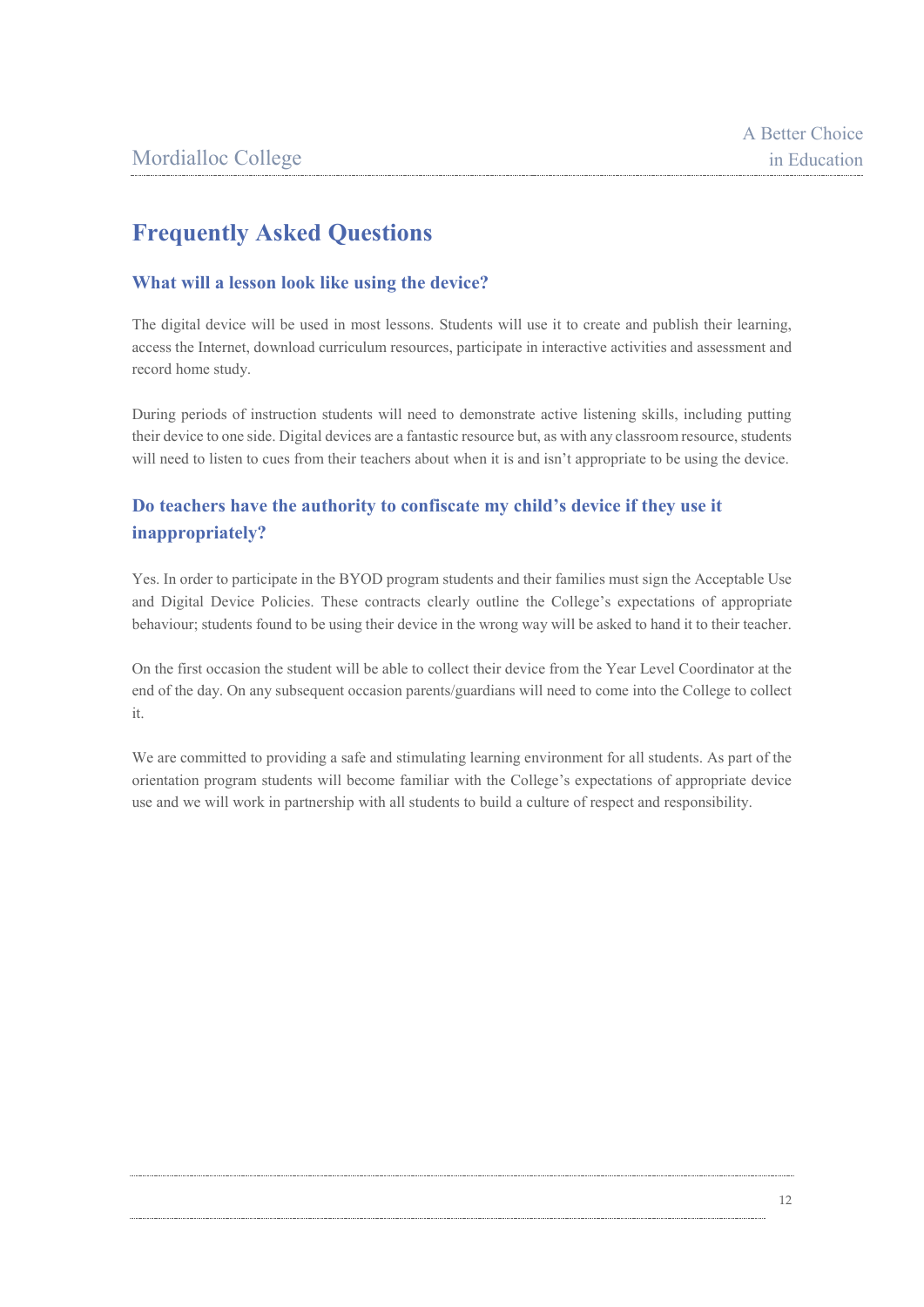#### **How will my child know how to use their device?**

At the start of the year all students will participate in an in-depth orientation program where they will learn how to:

- Create and navigate their Mordialloc College Google Account
- Create and navigate their Pearson account, where they will also be assigned into a class group
- Use their device effectively in the Learning Centre and follow the program's processes
- Use their device safely, in accordance with the Acceptable Use and Digital Device Policies
- Use cloud storage
- Use software and/or apps to create and collaborate
- Effectively search for information
- Understand how to be cyber safe and a responsible community member online
- Keep their device safe and secure

#### **How can I learn to use the device to help my child with his/her learning?**

We encourage all parents to support their child's learning. You can do this asking your child to show you the learning activities they are using their device for at school, and ensuring your child completes one hour of home study each night.

There are a number of ways you can learn how to use the device to help your child at home:

- Attend the parent information sessions provided by Mordialloc College.
- Sit down with your child and share your knowledge as digital natives our kids have lots to teach us!

#### **How will the school ensure students don't use class time to play games?**

Playing games on the digital device during learning time breaches both the Acceptable Use and Digital Device Policies. Students found to be using their device inappropriately will be asked to hand their device to their teacher and can collect it at the end of the day from the Year Level Coordinator. If this occurs more than once, we ask that a parent/guardian come to the College to collect the device.

Mordialloc College provides all students with an engaging and rigorous learning environment and we believe our students will be too busy to play non-learning games!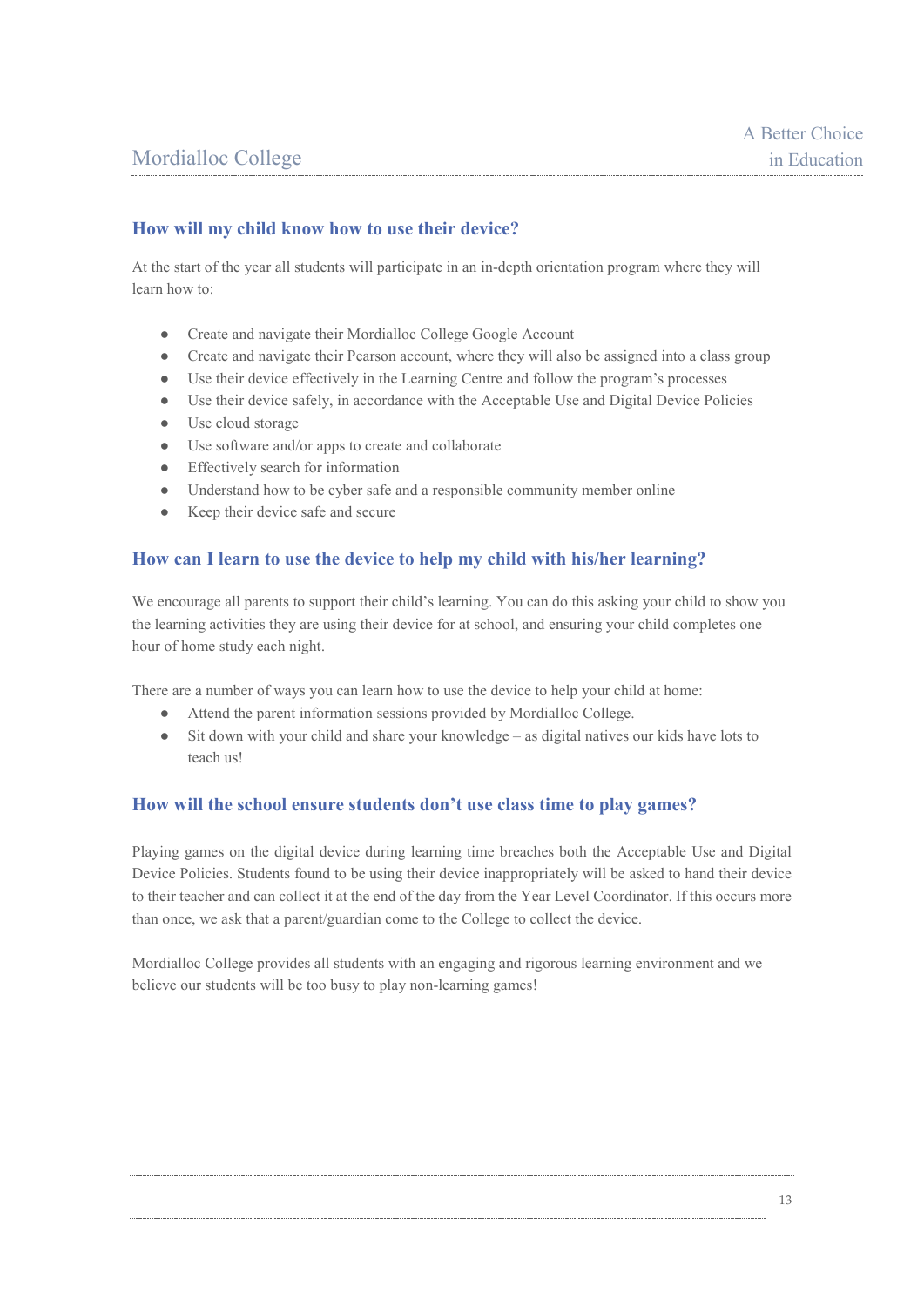## **Helpful Links**

#### **Apps for Education**

- <http://www.teachthought.com/apps-2/50-of-the-best-resources-fo-ipads-in-education/google>
- <http://andrewdouch.wordpress.com/>
- <http://ourinspiredclassroom.wordpress.com/ipads/>
- <http://intertecheducation.edublogs.org/2013/05/25/pedagogy-wheel-for-ipads-in-education/>
- [http://www.pcworld.idg.com.au/slideshow/368859/best\\_ipad\\_apps\\_education/](http://www.pcworld.idg.com.au/slideshow/368859/best_ipad_apps_education/)

#### **Cyber Safety**

- [http://www.esafety.gov.au](http://www.esafety.gov.au/)
- [http://www.thinkuknow.org.au](http://www.thinkuknow.org.au/)
- <http://www.education.vic.gov.au/about/programs/bullystoppers>
- [http://www.digizen.org](http://www.digizen.org/)
- [http://www.chatdanger.com](http://www.chatdanger.com/)

#### **Devices and Accessories**

- [www.jbeducation.com.au/byod](http://www.jbeducation.com.au/byod)
- <http://sourcecentral.com.au/>
- http://www.mcsc.vic.edu.au/
- www.thesnugg.com/au
- www.apple.com/au
- [www.techbuy.com.au](http://www.techbuy.com.au/)
- www.belkin.com/au
- [www.geckogear.com.au](http://www.geckogear.com.au/)